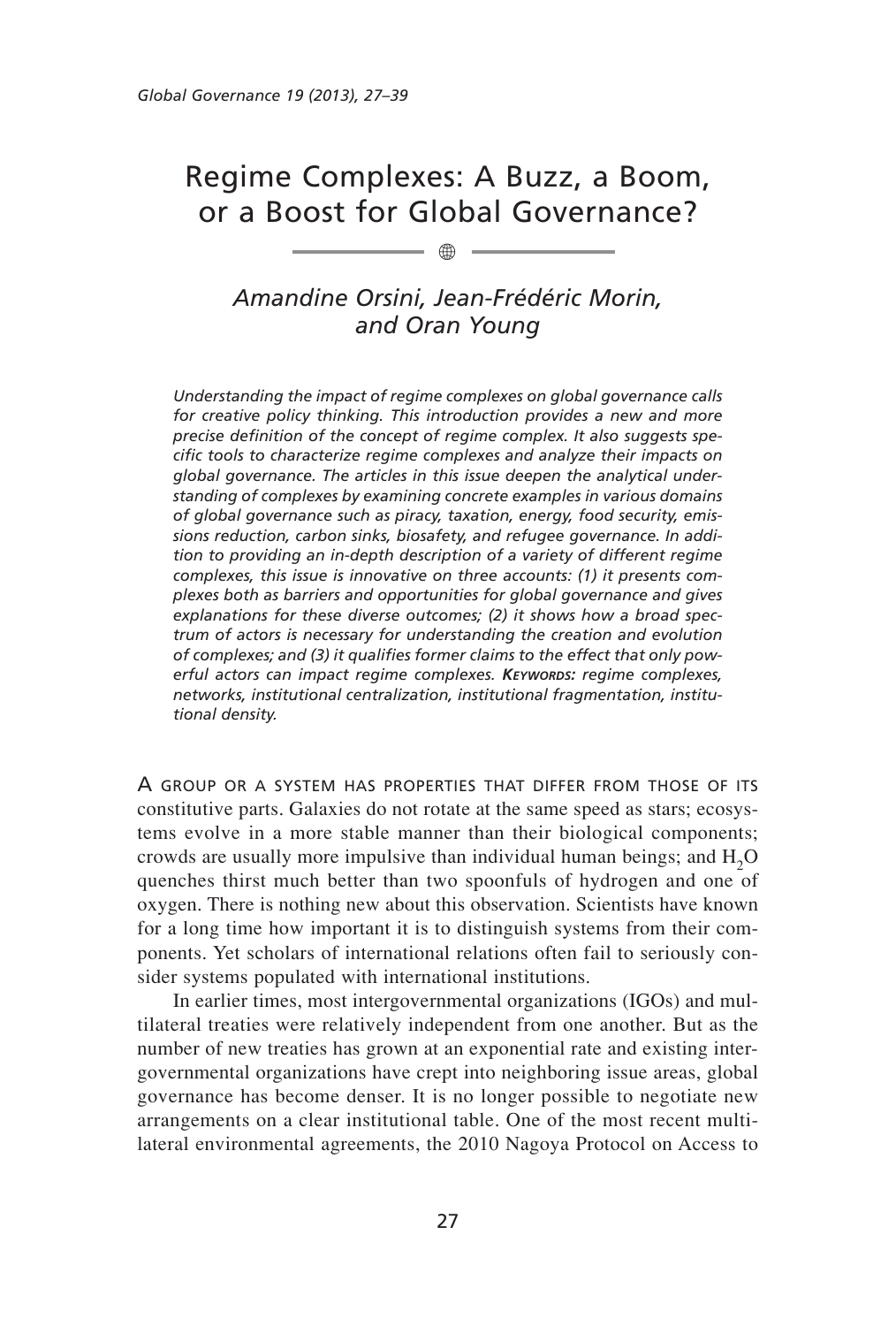Genetic Resources and the Fair and Equitable Sharing of Benefits Arising from Their Utilization, provides a clear illustration. While the 1992 Convention on Biological Diversity hosts the protocol, negotiators had to navigate carefully through existing international rules and norms related to trade, agriculture, health, intellectual property, indigenous and local communities' rights, and biodiversity conservation.

Another sign of institutional density is the growing practice of liaison diplomacy that is taking place among the secretariats of IGOs over and above the traditional diplomacy of member states. In this way, IGOs open liaison offices and ask for observer status in other venues. The World Trade Organization (WTO), for instance, has observer status in thirty-one other IGOs and more than sixty IGOs have observer status at one or more WTO bodies. Likewise, more than ninety IGOs are formal observers at meetings of the UN Framework Convention on Climate Change—this does not include UN bodies that do not need formal approval to attend. At the 2010 session of the Conference of the Parties to the Climate Change Convention, around 1,000 participants represented various IGOs, a greater amount than the number of delegates representing all twenty-seven member states of the European Union.

In the mid-1990s, as it became apparent that international institutions seldom stand alone, Oran Young offered a preliminary taxonomy of institutional interplay. <sup>1</sup> Toward the end of the 1990s, the Science Plan for the long-term project on the Institutional Dimensions of Global Environmental Change (IDGEC) identified the "problem of interplay" as one of three analytic themes ripe for attention as cutting-edge concerns for environmental governance analysis. <sup>2</sup> Thus began an effort to identify and explore various forms of institutional interplay, which has expanded rapidly over the past fifteen years.

One incentive for this research initiative was the expectation that the rapid growth in the number of international institutions would generate severe—though often unintended—conflicts among regimes created to deal with different problems. Tensions between the trade regime and various environmental regimes were often given as the main examples. But research on institutional interplay soon demonstrated that the consequences of interaction are more complex than initially expected. <sup>3</sup> Although conflict does occur in some cases, interplay can also lead to mutual adjustments and even generate collaboration that is beneficial to all institutions involved.

To understand interlocking structures that lie between the poles of fully integrated governance systems on the one hand and total fragmentation on the other, Kal Raustiala and David Victor coined the term "regime complex."4 This issue aims at improving the understanding of the specific properties of regime complexes as well as the challenges they raise for effective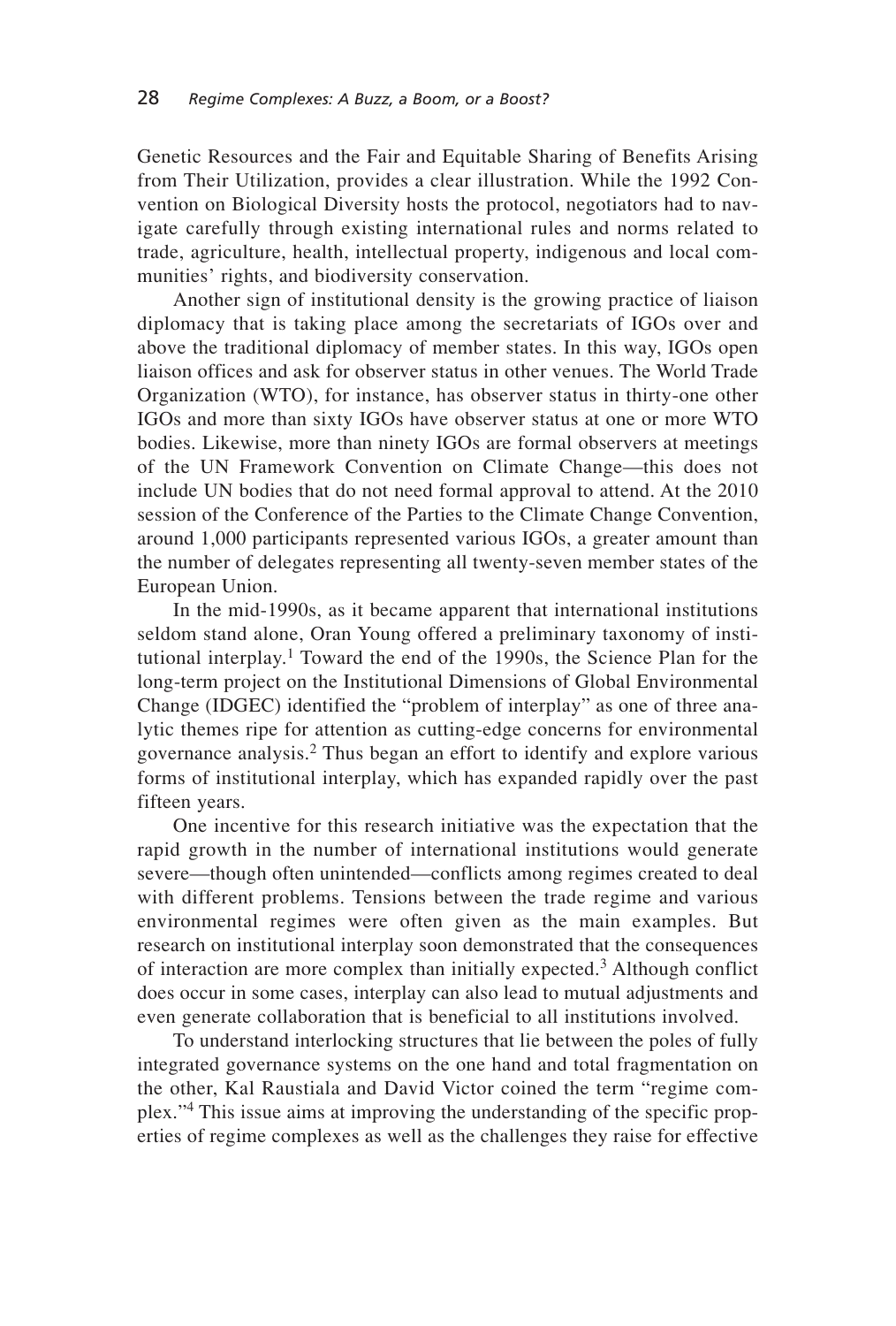governance. In order to do this, a series of case studies and analytical reflections are used. To set the stage for the articles that follow, we begin with an effort to sharpen the concept of a regime complex and to explain why this idea is important.

# **How Do You Recognize a Regime Complex When You See One?**

Raustiala and Victor define a *regime complex* as an "array of partially overlapping and non-hierarchical institutions governing a particular issuearea."5 While useful as a point of departure, this definition has several ambiguous features that impede further analysis. Therefore, we propose an alternative definition of a *regime complex* as a network of three or more international regimes that relate to a common subject matter; exhibit overlapping membership; and generate substantive, normative, or operative interactions recognized as potentially problematic whether or not they are managed effectively. This reformulation contains six key elements that are essential in identifying regime complexes and analyzing their effects.

First, the constitutive elements of regime complexes must be clearly defined. The concept of an institution is so broad and encompassing that its use runs the risk of overestimating the scope of regime complexes. Instead, we argue that the constitutive elements of regime complexes are distinct regimes in their own right. *Regimes* are commonly defined as "sets of implicit or explicit principles, norms, rules, and decision-making procedures around which actors' expectations converge in a given area of international relations."6 A single regime can encompass several IGOs and treaties. The regime dealing with labor rights, for example, includes an array of conventions covering questions such as freedom of association, forced labor, child labor, and discrimination. Although these conventions overlap, they do not constitute a regime complex because they share the same norms and principles; therefore, their interactions are not problematic. Regime analysis is more suitable than regime-complex analysis to study their effects. Regime complexes always exhibit a degree of divergence regarding the principles, norms, rules, or procedures of their elemental regimes.

This divergence makes relations among elemental regimes at least potentially problematic. Once these potential conflicts or redundancies are solved, specialization or synergies appear among the different elements of a complex. Consequently, while the existence of divergence is a defining feature of a regime complex, complexes may also contain nondiverging relations. For instance, the human rights regime appears to be synergetic with the initial refugee regime in the current regime complex for refugee protection (see Alexander Betts in this issue).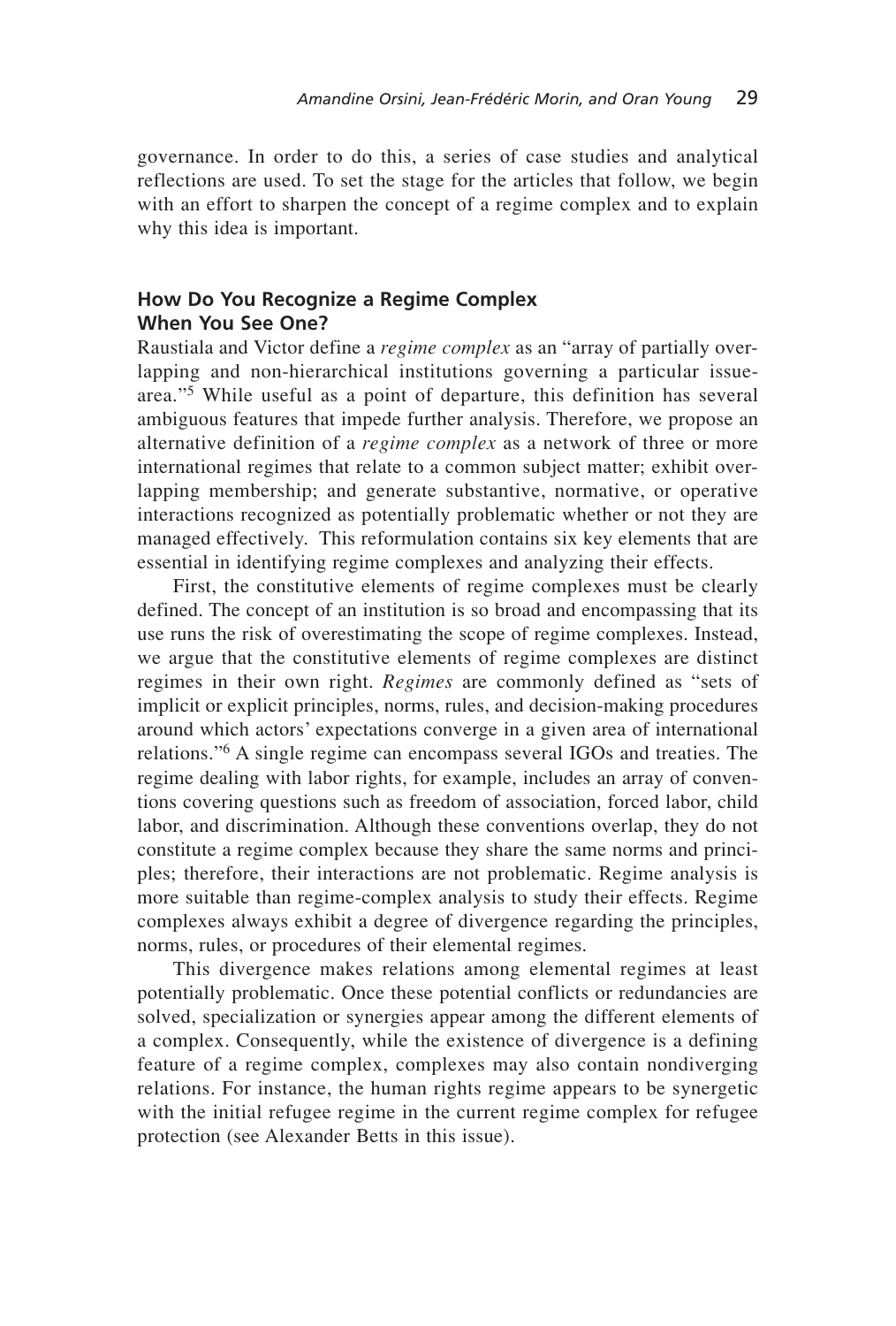Second, our definition specifies that a regime complex is at least composed of three elemental regimes. This requirement, implicit in most discussions of regime complexes, reflects the qualitative change that occurs when we move from two to three distinct entities. Two constitutive elements are not sufficient to introduce network properties, such as density and centralization, which distinguish regime complexes from their components. This is not to deny that binary relations between two regimes have important repercussions.<sup>7</sup> But a regime complex, like any other network, requires three or more constitutive elements. The global food security complex, for instance, includes the human rights, international trade, and agriculture regimes (see Matias Margulis in this issue).

Third, the trickiest feature of Raustiala and Victor's definition of a regime complex is the reference to an issue area that constitutes the environment within which regime elements overlap. However, the concept of an issue area cannot define the boundaries of a regime complex since it is already a key component of the traditional definition of a regime. The result would be the danger of finding regimes and regime complexes lurking behind every door. Robert Keohane defines *issue areas* as sets of issues that are "dealt with in common negotiations and by the same, or closely coordinated, bureaucracies."8 Is it clear that an issue area is associated with the delimitation of an individual regime. The constitutive elements of a regime complex are not necessarily negotiated jointly or by the same group of coordinated bureaucrats (see Jean-Frédéric Morin and Amandine Orsini in this issue). Therefore, we argue that regime complexes focus on a specific subject matter, often narrower in scope than an issue area. The articles in this issue show that subject matter such as maritime piracy, refugee protection, or food security can all become the empirical basis of regime complexes, being at the crossroads of regimes focusing on broader issue areas such as maritime transportation, trade, intellectual property, security, labor, and agriculture. While Raustiala and Victor use the expression "issue area" in introducing the concept of a regime complex, they refer to a specific subject, that is, plant genetic resources. This implies that elemental regimes overlap only partially and may play a role in different regime complexes.

Fourth, a proper definition of regime complex must include the requirement that elemental regimes have memberships that overlap at least partially, but seldom entirely. Regional regimes with distinct memberships can certainly influence one another through processes such as emulation or regulatory competition. Policy diffusion at the regional level regarding trade, fishing, nuclear proliferation, and water management is common. Nonetheless, this need not generate problematic interactions, unless the regional regimes overlap with multilateral regimes such is the case of the Organisation for Economic Co-operation and Development (OECD) and the global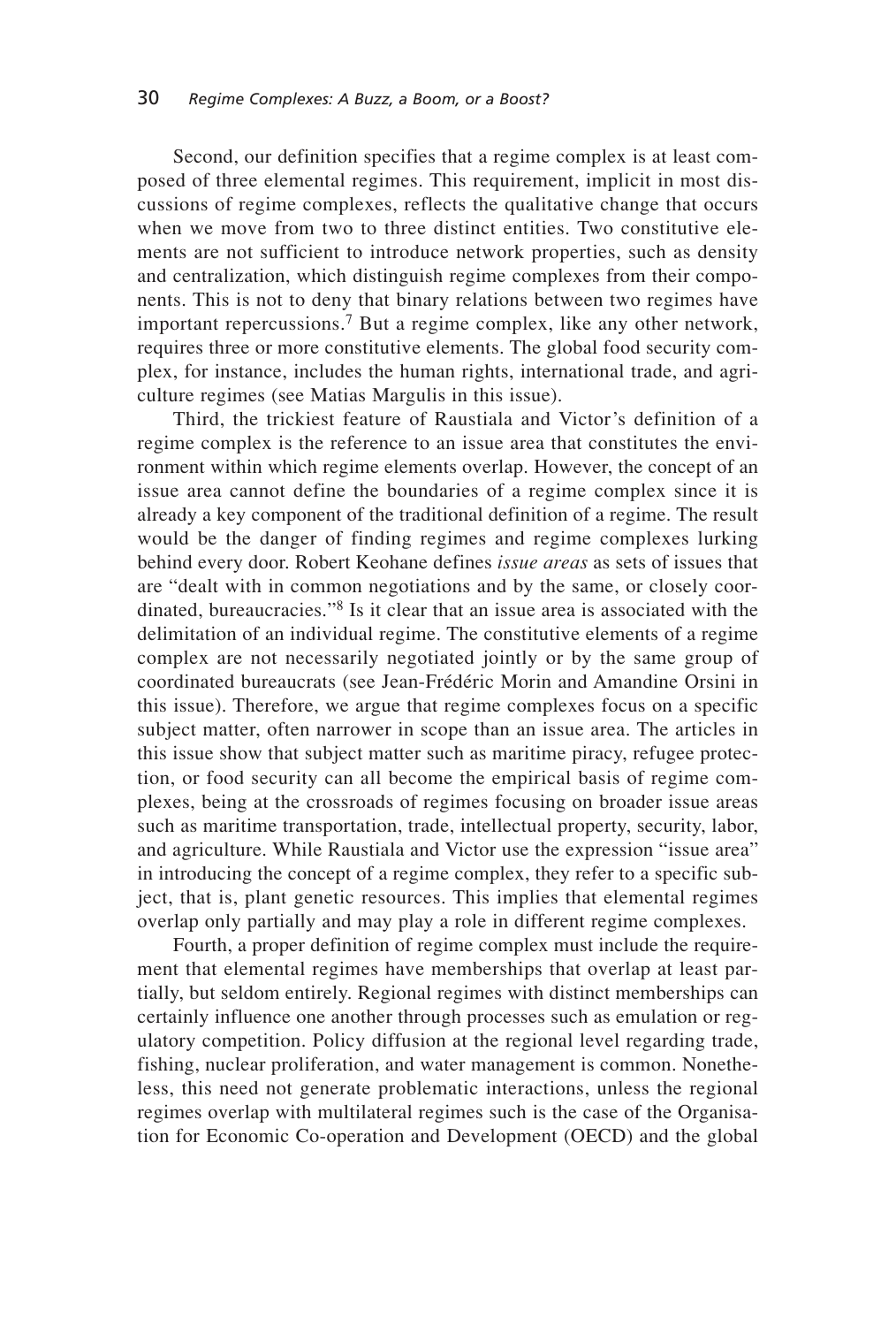taxation regime (see Dries Lesage and Thijs Van de Graaf in this issue). Incorporating the notion of membership into the definition of a regime complex is also a useful reminder that IGOs are not the only actors actively shaping them.

Fifth, any set of three or more regimes does not automatically constitute a regime complex. Under Raustiala and Victor's definition, regimes have to overlap partially, although it is not clear how and to what extent they must overlap. The elemental regimes of a complex can be brought together through different forms of interaction. They can interact at the political and material levels when their subjects are perceived as intrinsically interconnected. This can be at a normative level when their norms, rules, and procedures are related or at an operative level when compliance with the provisions of one regime affects (positively or negatively) the performance of another regime. $9$  However, a regime need not interact with all the other components of a complex to be part of it. It must interact with at least one of the other regimes of the complex. In our definition, interaction replaces the condition of nonhierarchical relations among the elemental regimes, an ambiguous and unnecessary feature of the former definition. Of course, the elemental regimes of a complex do not typically exhibit hierarchical relations that are as clear and vertical as those linking a framework convention to its protocols or an organization to its programs. Otherwise, their interactions would not seem problematic. That said, a legal hierarchy does not govern world politics since political and ethical hierarchies are equally at play in creating complex interactions in terms of competing hierarchical scales. This means that a regime complex can bring together a set of regimes linked by distinct and sometimes incompatible hierarchies. The food security complex, for example, features intransitive relations between a legally powerful trade regime, a resourceful finance regime, and a normatively sacred human rights regime (see Margulis).

Sixth, policymakers and stakeholders must see the simultaneous existence of elemental regimes as being actually or at least potentially problematic for a regime complex to exist. Regime complexes are not abstract tools that analysts create to conceptualize world politics. Indeed, practitioners live them in their day-to-day life. This component of the definition helps in determining which elemental regimes to include in a complex. It also brings up the question of intersubjectivity. What creates a regime complex is not the subject itself or the related rules and their impacts, but the perceptions of actors regarding these matters. A regime complex can emerge as a result of change in the understanding of the problem without any formal institutional change. Perceptions draw the boundaries of the complex, indicating which regimes are recognized or not as elements of a complex.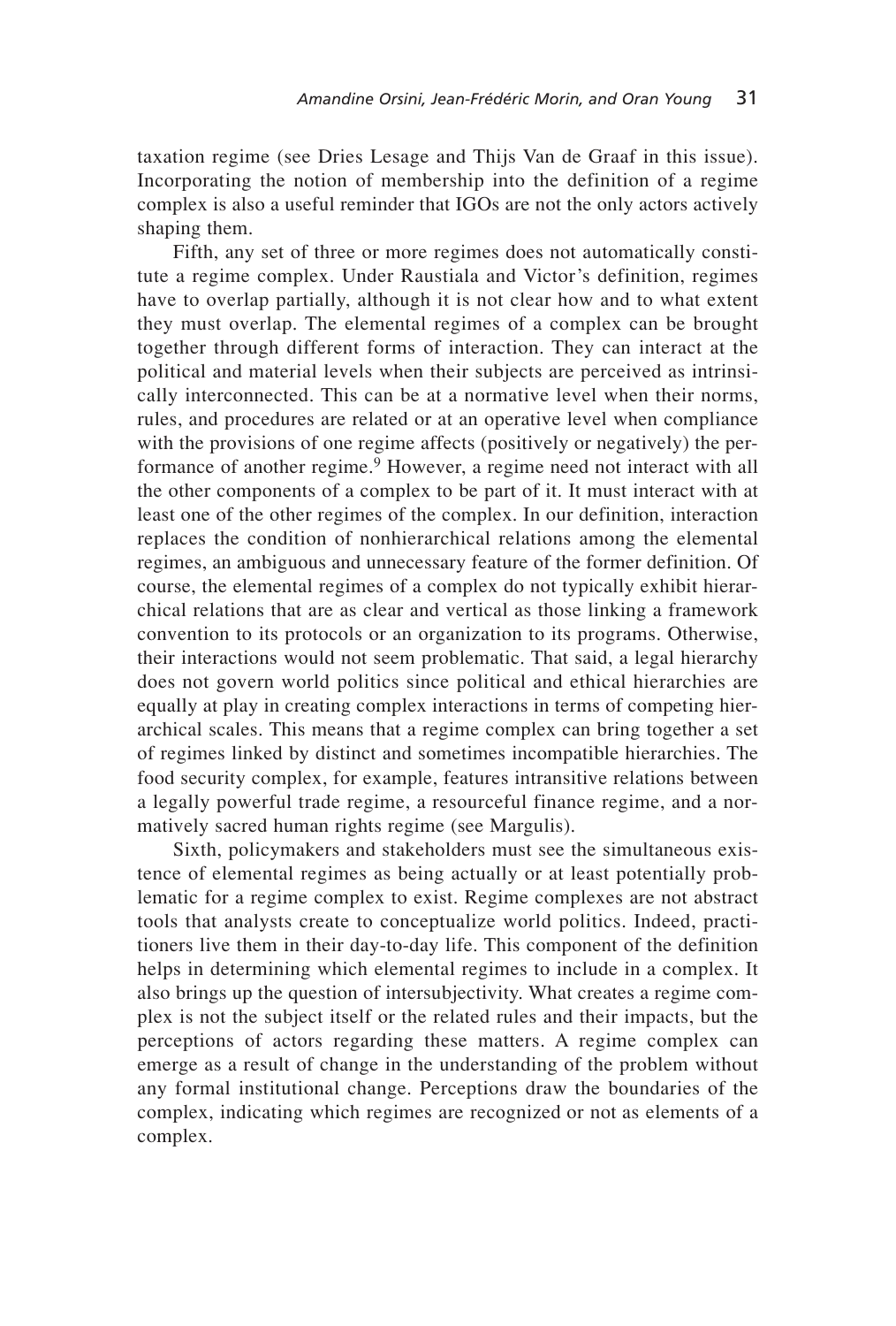## **Would You Like Your Complex Fragmented, Centralized, or Dense?**

To bring our understanding of regime complexes to the next level, formulate generalizations, and provide policy recommendations, we need to develop tools that enable comparison between regime complexes. This means developing easily identifiable variables in terms of which complexes differ.

Several case studies have shown that what matters is neither the size of a complex nor the relations among its elements, but the conflictual or synergetic nature of its links.<sup>10</sup> The global trade regime complex, for example, became so synergetic that it evolved into a regime in its own right. Indeed, it currently includes several interlocking elements dealing with subsidies, tariffs, antidumping, and other trade-related issues tightly linked around a common ordering principle known as embedded liberalism. However, other complexes encompass competing units, each fighting to become the central node of a unified governance system. The international forest regime complex with its numerous competing international fora, including the UN Forum on Forests, the Food and Agriculture Organization's Committee on Forests, and the International Tropical Timber Organization, is a striking example. The problem with this taxonomy, however, is that it is difficult to operationalize. How can we measure conflicts and synergies across the individual components of a regime complex?

Given that regime complexes are a network structure, network analysis a tool already used in various disciplines ranging from physics to sociology offers an interesting resource for the analysis of regime complexes.<sup>11</sup> A first step in network analysis is to map out the network by locating the nodes and identifying the links between them. The nodes of regime complexes are the elemental regimes and the links are the interactions occurring between them. Instinctively, researchers who analyze regime complexes present their case studies using such diagrams. In this issue, for example, Morin and Orsini offer a visual presentation of the life cycles of regime complexes; Lesage and Van de Graaf present the major components of the taxation and energy regime complexes graphically; and Betts draws out the boundaries of the refugee regime complex.

We can enrich this visual representation by indicating plus or minus signs next to the links to reflect their synergetic or conflictual consequences or by transforming the links into arrows to represent directional flows of influence. Based on such preliminary mapping, network analysis offers variables to characterize entire networks, subsystems within networks, interactions between nodes, and the position of individual nodes. Network analysis also provides clear indicators to measure these variables. We can differentiate networks, for example, in terms of centralization and density.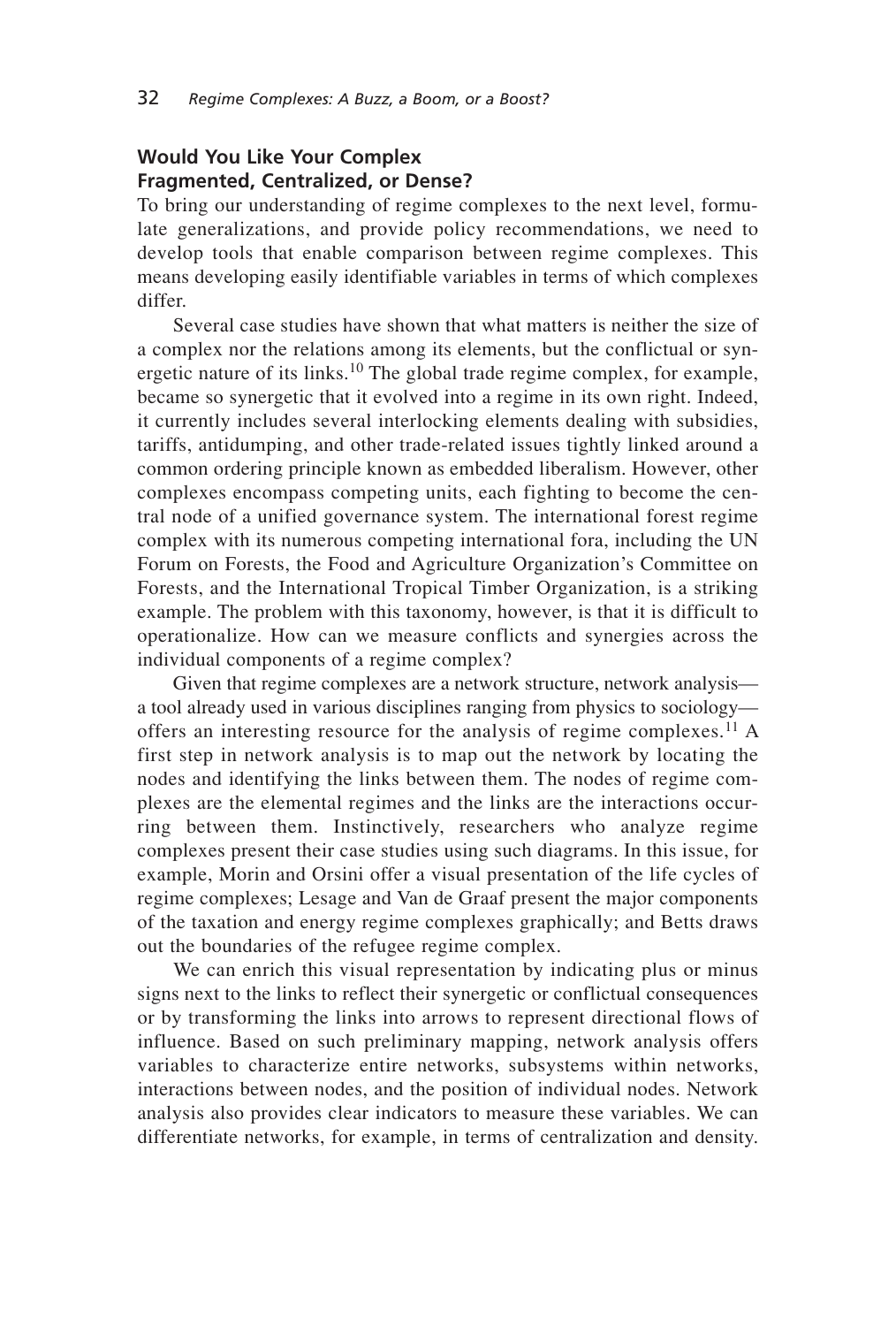Dense networks are not necessarily centralized. An extremely dense network connects all nodes to one and other while a centralized network connects several nodes to a central node. The degree of density can be measured by dividing the sum of the actual links among the nodes by the number of potential links. Centrality is measurable in terms of the relative number of ties that one node has with other nodes. When both centrality and density are low, a fragmented complex results. This issue presents examples of all categories, ranging from fragmented complexes (piracy and food security) to rather centralized (energy, refugee protection, taxation) and dense (trade and environment) complexes.

Focusing on the management of regime complexes also implies understanding the different natures of the links that unite the nodes of a complex. A complex can be constructed encompassing regimes that cover different sectors (genetic resources related to agriculture vs. genetic resources related to health); play different functions (standard setting vs. information gathering); cover different areas (territorial vs. global); or deal with different categories of international actors (public vs. private). Again, the sample of regime complexes covered in this issue encompasses all cases. The energy regime complex is organized around several sectors such as oil, gas, and renewable energy (see Lesage and Van de Graaf). The food security complex is organized around functions such as the production of food, its distribution, and its consumption (see Margulis). The discussion of the trade and environment complex presents a key dilemma of areas where actors wonder about creating—or not creating—exceptions for environmental purposes, knowing that they might expand to other areas of world politics (see Fariborz Zelli, Aarti Gupta, and Harro van Asselt in this issue). Finally, the piracy regime complex is partially organized around actors, with the International Maritime Bureau proposing measures to be taken by private actors while the other elements of the complex are linked to governmental efforts (see Michael Struett, Mark Nance, and Diane Amstrong in this issue).

## **Why Should Political Actors Care About Regime Complexes?**

Recently, the journal *Perspectives on Politics* published articles that explore the political effects of regime complexes in reorganizing global governance. Karen Alter and Sophie Meunier, in their introduction to those articles, identify "five different pathways through which international regime complexity changes the strategies and dynamic interactions of actors."12 These pathways include a shift of political activities toward the implementation phase of regimes, the outbreak of chessboard politics, the revival of bounded rationality, the increase of small group environments, and the appearance of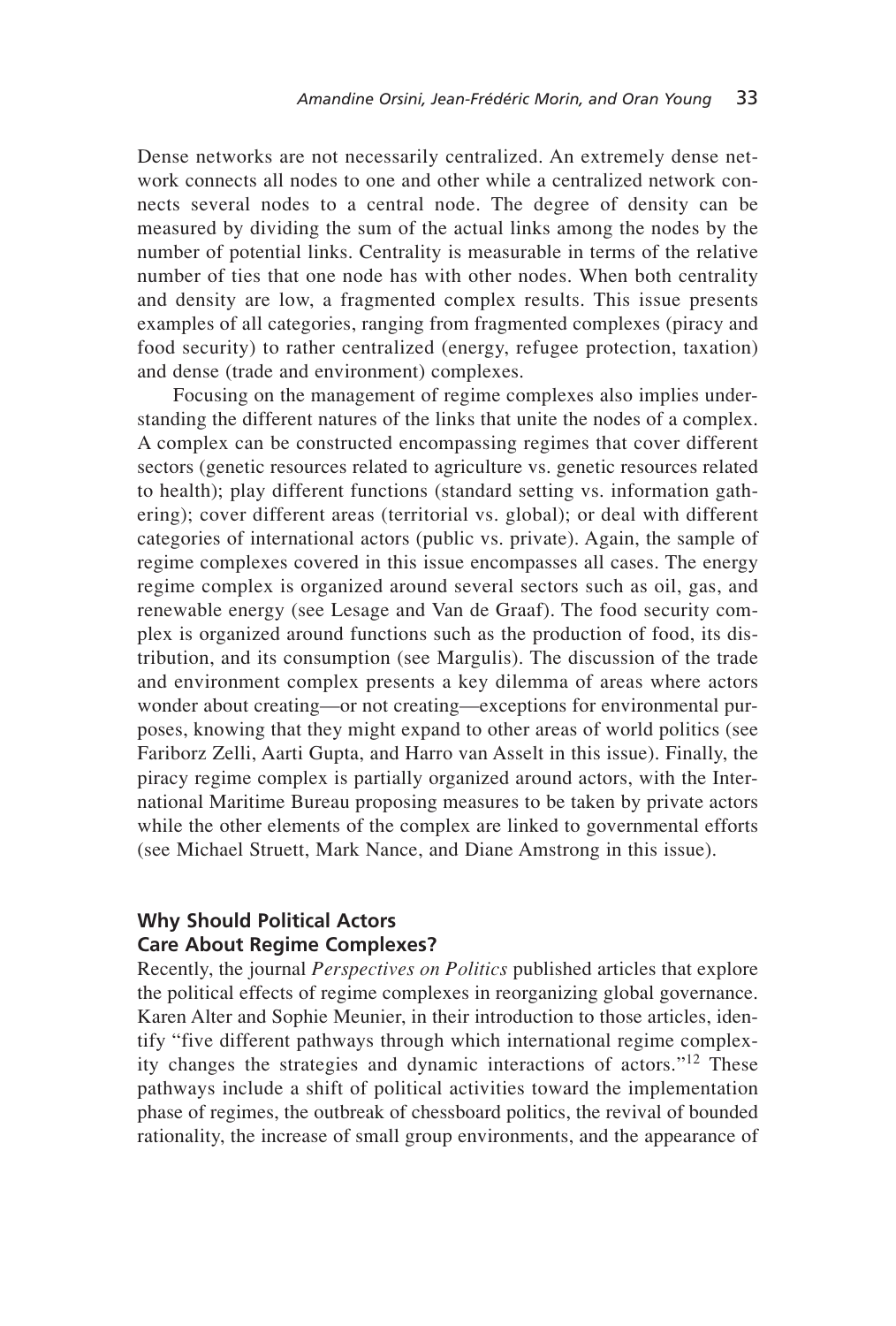feedback effects such as competition, unintentional reverberations, and changes in responsibility and loyalty. Overall, Daniel Drezner argues, regime complexes tend to create ambiguity that may lead to strengthening the power asymmetries to favor the already powerful players.<sup>13</sup>

Rather than describing the consequences that regime complexes have on microdynamics how actors behave within regime complexes we concentrate on their broader impacts on global governance. In a global governance system that features a variety of regime complexes, will it be easier or harder to resolve or manage new transnational problems? Do regime complexes contribute to global normative evolution by fostering path dependency? Conversely, does the existence of a complex limit the policy options available to decisionmakers?

Robert Keohane and David Victor suggest that regime complexes facilitate flexibility across issues and adaptation over time. <sup>14</sup> They set forth the argument that complexes facilitate renovation of the architecture of governance by simplifying its organization. Here, we go further by suggesting that regime complexes can produce both opportunities and obstacles for cooperation, depending on the characteristics of the complex. By identifying internal variables for comparison, and in particular the character of a complex (fragmented, centralized, dense), we can see certain correlations between characteristics and governance outcomes.

In this issue, Struett, Nance, and Armstrong show that fragmented regime complexes are subject to tension. Analyzing the growing problem of maritime piracy, they seek to understand the extent to which preexisting institutions can fill the cooperation gap regarding this matter. They show that institutional dissonance is strong in what emerges as a highly fragmented and inefficient regime complex.

Margulis also deals with a fragmented complex, again demonstrating that fragmented complexes could be detrimental to governance outcomes. He investigates the shift from an international food security regime to a regime complex for food security, a much weaker global governance arrangement that contains several inherent contradictions. A divergence of rules and norms across the elemental regimes of the food security complex—composed of agriculture and food, trade, and human rights elemental regimes—constitutes a major source for transnational conflict that hampers efforts to solve the global hunger problem.

But other articles in this issue demonstrate that regime complexes can also enhance international cooperation. Betts shows how, responding to the emergence of a refugee regime complex, the Office of the UN High Commissioner for Refugees (UNHCR) has taken on new roles relating to humanitarian concerns and migration that fall outside its original mandate limited to refugee protection. Exploring how the UNHCR has acted as a "challenged institution" in the refugee regime complex, he suggests that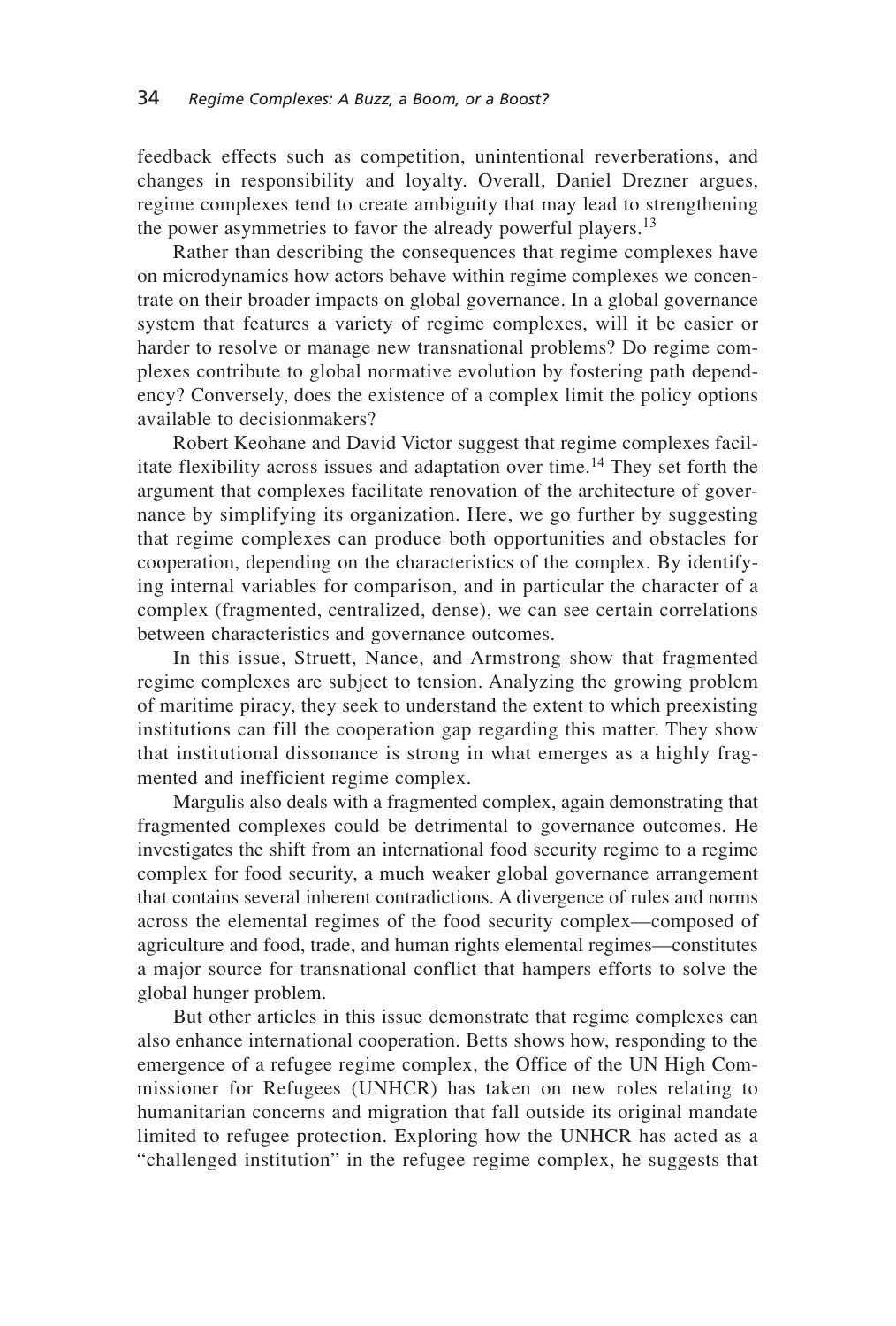institutional proliferation can lead to positive restructuring of an IGO's mandates. In this case, the centralization of the complex around the UNHCR has been beneficial since this IGO has worked for the progressive integration of the complex in a dense structure and thereby boosted problem solving.

Lesage and Van de Graaf also suggest that a centralized complex, in their case organized around the OECD, can produce positive governance outcomes. They explain this in terms of the efforts of the OECD to maintain an important position in energy and taxation matters, which leads the organization to compromises and adjustments.

The refugee, taxation, and energy complexes are all examples where complexes are centralized around a benevolent node, advocating for density rather than stronger central authority. While there is no example yet of a centralized complex whose center would promote fragmentation, this remains a possibility. Yet Morin and Orsini present several mechanisms that usually push complexes toward increased density.

Finally, we could expect that dense complexes have positive effects on governance outcomes. Zelli, Gupta, and van Asselt surprisingly demonstrate how the trade and environment complex, organized around the global norm of liberal environmentalism, is actually generating poor results in terms of environmental outcomes. Here, density is positive in terms of complex stability—they show that the global consensus around liberal environmentalism will be hard to challenge—but not in terms of outcomes. The complex seems to maintain a counterproductive normative environment in terms of governance efficiency.

Overall, the articles in this issue show that problem solving is enhanced in a context of regime complexes, even if the complex is fragmented, because the existence of a complex means that potential problems are likely to be sorted out. This appears clearly in the analytic model that Morin and Orsini present, but also shows through in several case studies where authors call for an enhanced consideration of the varied links playing around the IGOs present in their domains (see Margulis or Struett, Nance, and Amstrong). To be solved, a problem must first be recognized.

In our case studies, complexes organized around sectors or areas (energy, trade, environment) appear to be more stable than complexes organized around functions (refugees, food security) or actors (piracy). But again, we would need to scrutinize other case studies to confirm such a generalization.

### **Who Plays the Game of Regime Complexes?**

Because complexes influence global governance outcomes, it is important to understand who or what shapes complexes and makes them evolve. How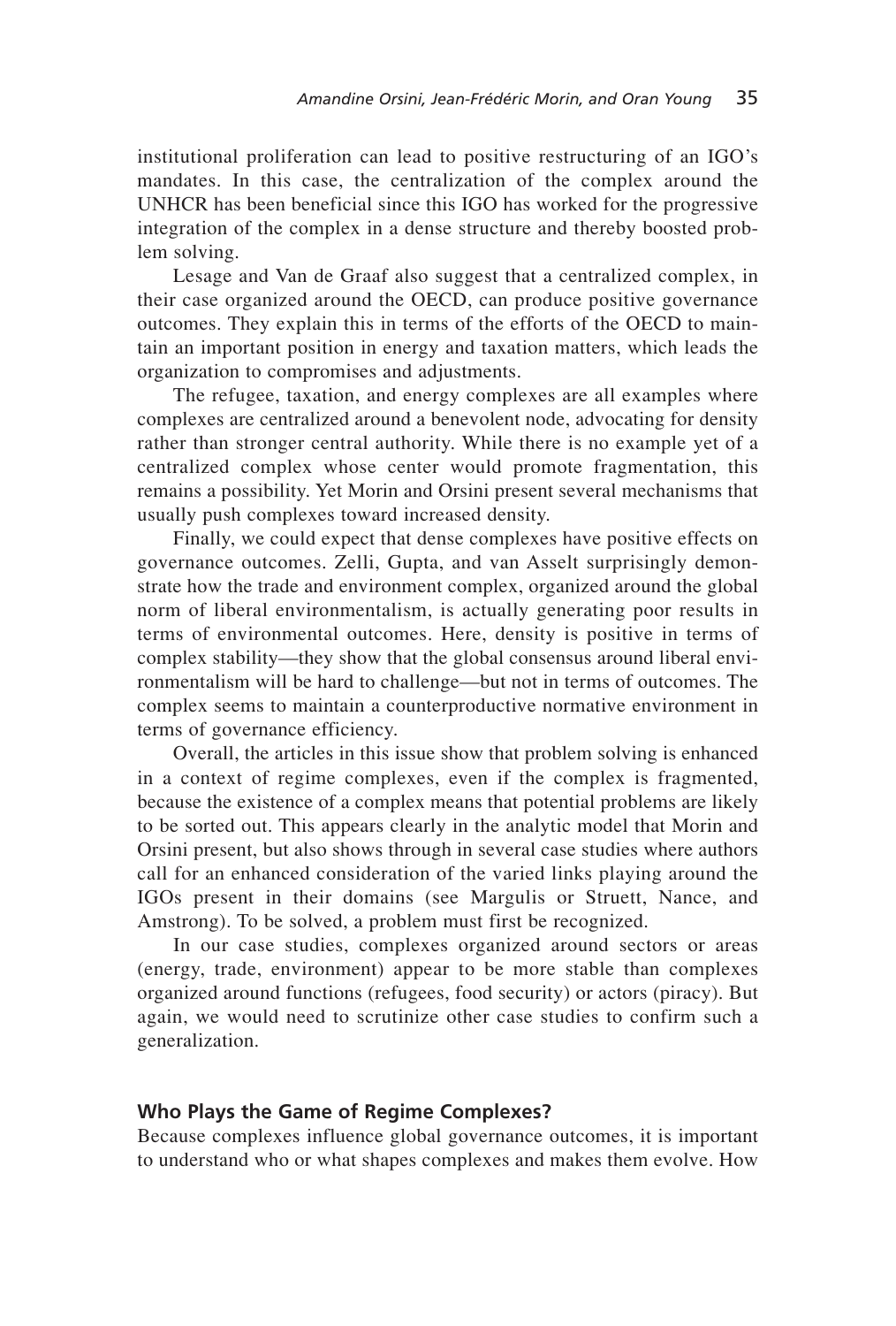did the network arise and which actors manage its structure? We borrow the term *management* from Sebastian Oberthür and Olav Schram Stokke, who define it as "conscious efforts by any relevant actor or group of actors, in whatever form or forum, to address and improve institutional interaction and its effects."15 Although management is seen through a positive perspective here, we argue that it can also take the form of strategic behavior, which aims at fragmenting the different elements of a complex instead of solving conflicts. A synonym would be (re)organizing complexes, playing with their different elemental regimes.

It would be wrong to assume that regime complexes evolve naturally. The interplay among regimes is not a natural process in which regimes develop lives of their own that are independent from the interests of the actors who create and operate them. These systems are full of interest-based actors with their own norms and belief systems, from Baptists to bootleggers, that possess distinct power bases. The resulting political games constitute a fundamental force in the formation and reorganization of regime complexes. While these properties of complexes are rarely negotiated on a clear institutional table, the development of these institutional arrangements is not a random process.

To the best of our knowledge, the literature thus far states that the coupling and the decoupling of different regimes mostly occurs through state politics. <sup>16</sup> Many articles in this issue share this point of view. Morin and Orsini propose an extended model that details the reciprocal relationships linking governments and complexes. They argue that states are the most important contributors to and recipients of the norms embedded in regime complexes. However, nonstate actors can also perceive and manage problematic relationships among the different elemental regimes. Margulis shows how the Nobel Prize had an impact on the recognition of the importance of access to food. Zelli, Gupta and van Asselt underline the role of environmental nongovernmental organizations in the development and contestation of the institutional arrangements of the trade and environment complex. Finally, Struett, Nance, and Amstrong explain how business actors are playing a prominent role in the fight against maritime piracy.

Most authors in this issue assume that the actors that are able to manage regime complexes are likely to be the same as the ones that create these governance structures. However, there are signs that the management of complexes requires skills—a good overview of the complex, institutional flexibility, broad authority, and legitimacy—that are complementary to the management of independent elemental regimes. While others argue that complexes tend to favor traditionally powerful actors, we contend that the skills required to manage regime complexes are different from the classical definition of power. In particular, this issue shows that international organizations appear to be particularly skillful at managing complexes.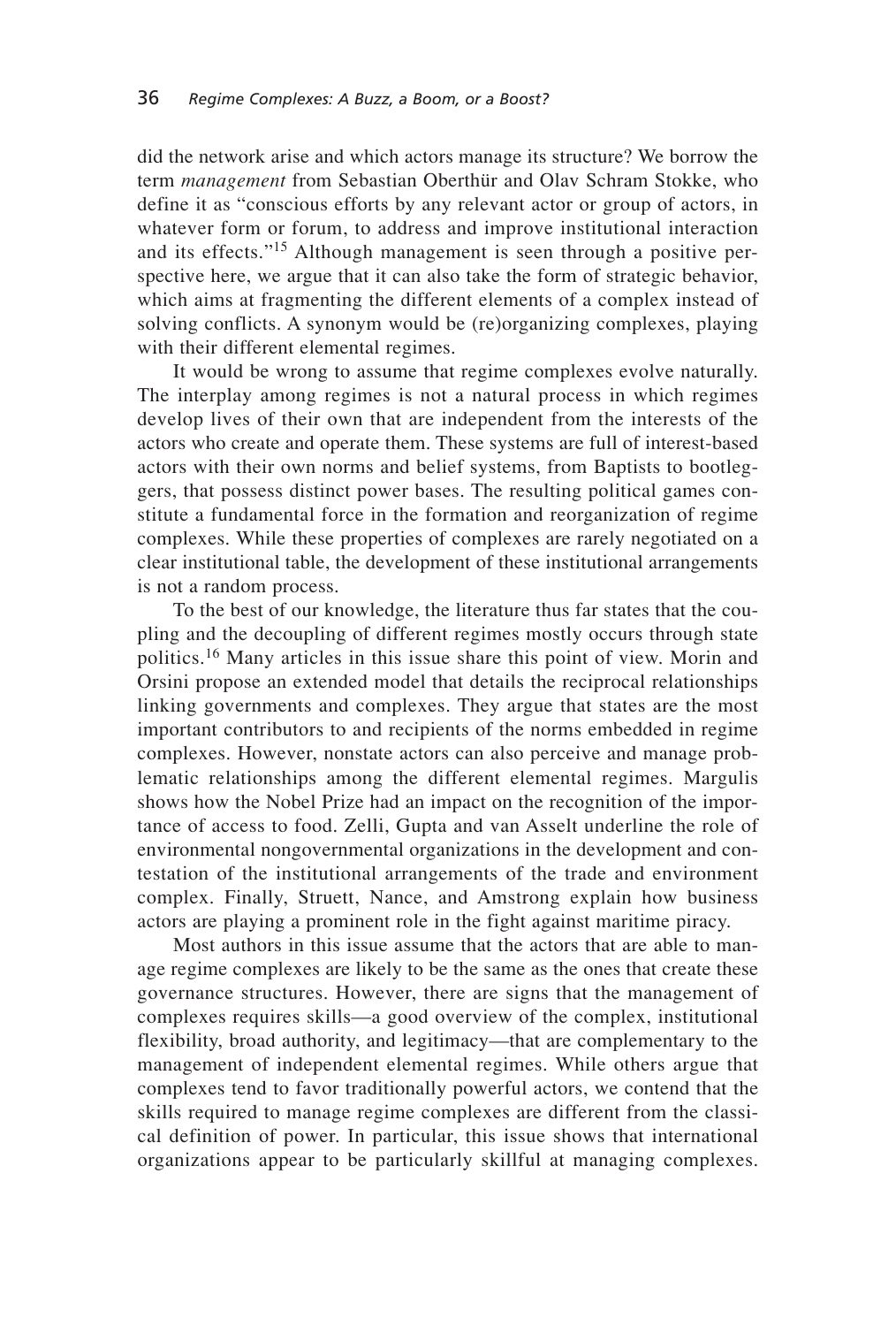Lesage and Van de Graaf, for instance, explore the role of the OECD, as challenger to the UN system, in the management of the taxation and energy regime complexes. Margulis also points to international groupings, in particular the Group of 20 (G-20) and Group of 8 (G8), as potential organizers of regime complexes.

While agency matters, the evolution of complexes is driven also by norms. Looking at complexes from a broad perspective, Zelli, Gupta, and van Asselt focus on the idea that global norms and discourses, supported by existing institutions and by transnational coalitions, shape the evolution of complexes. They demonstrate that this is the case in the environmental domain, particularly around the concept of liberal environmentalism. Although they recognize that complexes leave room for contestation to arise, path dependency is likely. Complexes are broad structures that do not easily move off current trajectories.

Once we determine who the actors are and the constraints they face, we need to identify the tools at their disposal to make regime complexes work. Others have recently emphasized the mixed results of interplay management, with particular reference to the domain of environmental governance.<sup>17</sup> The articles in this issue show that several practical procedures are available to enhance the performance of regime complexes. Interactions take place over at least three dimensions: over (both material and political) substance, over norms, and over compliance. This leaves plenty of room for using tools such as careful avoidance, functional specialization, legal arbitration, and cooperative agreements. According to Betts, international organizations need to consider complementary and contradictory overlaps and to go and look for complementary partnerships as a tool to manage complexes. Lesage and Van de Graaf also suggest that an intergovernmental organization, the G-20, acts as an adviser for interplay management by overseeing the institutional division of labor in the taxation and energy regime complexes and playing the role of intermediary. Struett, Nance, and Amstrong see information diffusion as another important tool for managing complexes. It is particularly lacking in the case of maritime piracy where no "norm entrepreneur" is able to link the potential elemental regimes together (Struett, Nance, and Amstrong). All of these tools are contributing toward resolution of the existing divergences among complexes. In their concluding article in this issue, Thomas Gehring and Benjamin Faude share this rather optimistic view of complexity management, seeing a division of work among the constitutive elements of complexes as a prominent alternative to open conflict.

#### **Notes**

Amandine Orsini is professor of international relations at the Facultés Universitaires St Louis at Brussels. Her research focuses on international environmental negotia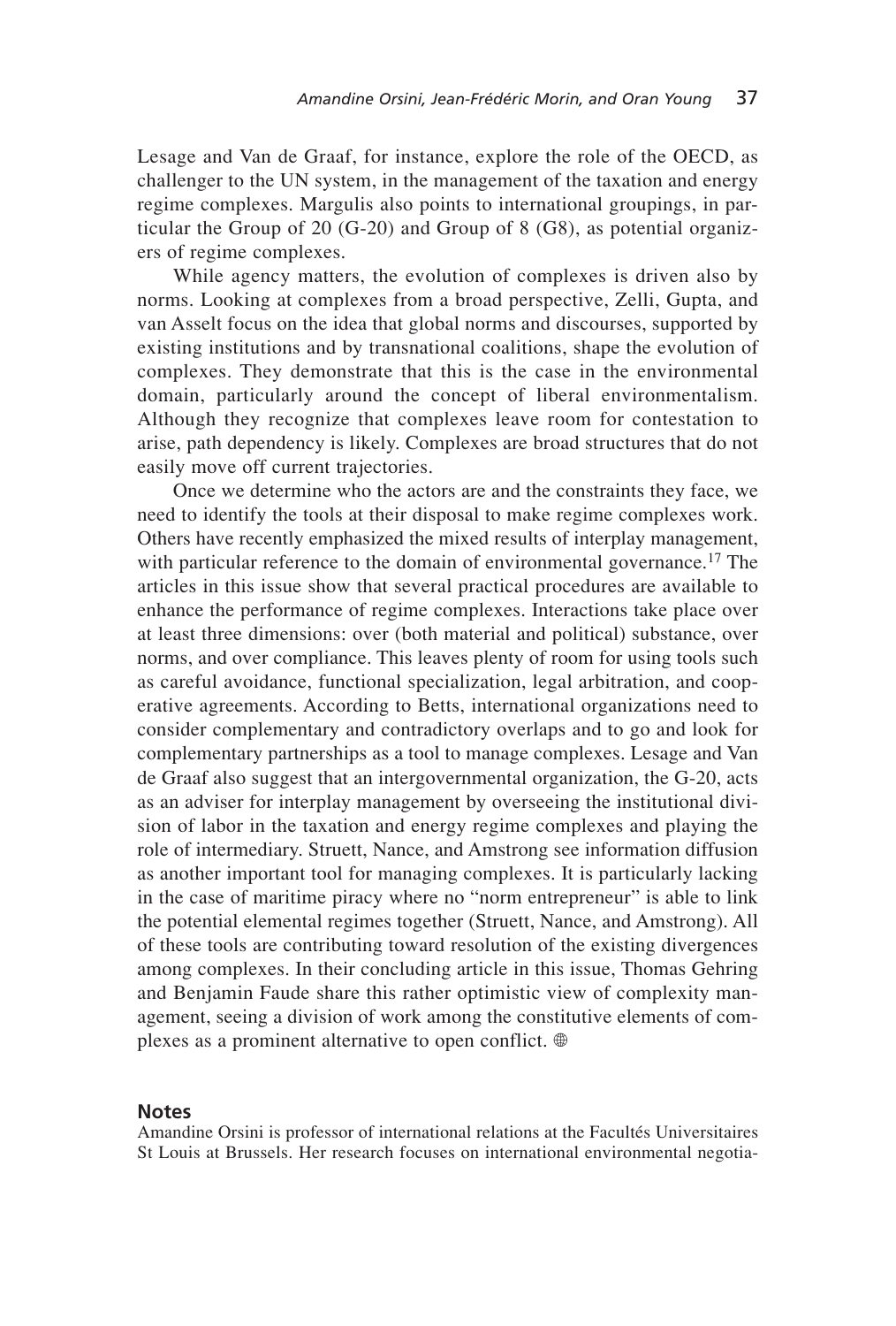tions from different angles such as business lobbying, nonstate participation, foreign policy analysis, and regime complexes.. She is the author of articles in journals such as *International Environmental Agreements* (2009), *Business & Society* (2010), *Global Society* (2011), and *Environmental Politics* (2012).

Jean-Frédéric Morin is professor of international relations at the Université libre de Bruxelles. His research projects explore political dimensions of the international intellectual property regime such as the impact of capacity building, the role of NGOs, the influence of academics, and trust building among stakeholders. Some of his most recent theoretical work has been published in the *European Journal of International Relations* (2010) and *International Interaction* (2011), and his policy-oriented work has been published by the *World Intellectual Property Organisation Journal* (2011), *Global Policy* (2012), and the *International Centre for Trade and Sustainable Development* (2013).

Oran Young is research professor of environmental policy and governance at the Bren School of Environmental Science and Management, University of California, Santa Barbara. He is the author of many books on collective action, public choice, and social institutions both in theoretical terms and with applications to issues relating to natural resources and the environment. He is author of *Institutional Dynamics: Emergent Patterns in International Environmental Governance* (2010) and *On Environmental Governance: Sustainability, Efficiency, and Equity* (2013).

This issue is the result of a fruitful dialogue among the corresponding authors who participated in the first ULB-UGHENT Workshop on International Relations (WIRE Workshop) in May 2010. The authors also thank Benjamin Faude, Sebastian Oberthür, Justyna Pozarowska, Florian Rabitz, and Thijs Van de Graaf for a useful discussion of the definition of regime complexity.

1. Oran R. Young, "Institutional Linkages in International Society: Polar Perspectives," *Global Governance* 2, no. 1 (1996): 1–24.

2. Oran R. Young, with contributions from Arun Agrawal, Leslie A. King, Peter H. Sand, Arild Underdal, and Merrilyn Wasson, *Institutional Dimensions of Global Environmental Change (IDGEC) Science Plan,* IHDP Report No. 9, (Bonn: International Human Dimensions Programme on Global Environmental Change, 1999).

3. Arild Underdal and Oran R. Young, eds., *Regime Consequences: Methodological Challenges and Research Strategies* (Dordrecht: Kluwer Academic, 2004); Sebastian Oberthür and Thomas Gehring, eds., *Institutional Interaction in Global Environmental Governance: Synergy and Conflict Among International and EU Policies* (Cambridge: MIT Press, 2006); Oran R. Young, Leslie A. King, and Heike Schroeder, eds., *Institutions and Environmental Change: Principal Findings, Applications, and Research Frontiers* (Cambridge: MIT Press, 2008); Sebastian Oberthür and Olav Schram Stokke, eds., *Managing Institutional Complexity: Regime Interplay and Global Environmental Change* (Cambridge: MIT Press, 2011).

4. Kal Raustiala and David G. Victor, "The Regime Complex for Plant Genetic Resources," *International Organization* 55 (2004): 277–309.

5. Ibid., p. 279.

6. Stephen Krasner, "Structural Causes and Regime Consequences: Regimes as Intervening Variables," in Stephen Krasner, ed., *International Regimes* (Ithaca: Cornell University Press, 1985), p. 2.

7. Unidirectional influence of one regime on another has already been studied, notably by Olav Schram Stokke who discusses tributary regimes and recipient regimes and Thomas Gehring and Sebastian Oberthür who identify source regimes and target regimes. Olav Schram Stokke, "Managing Straddling Stocks: The Inter